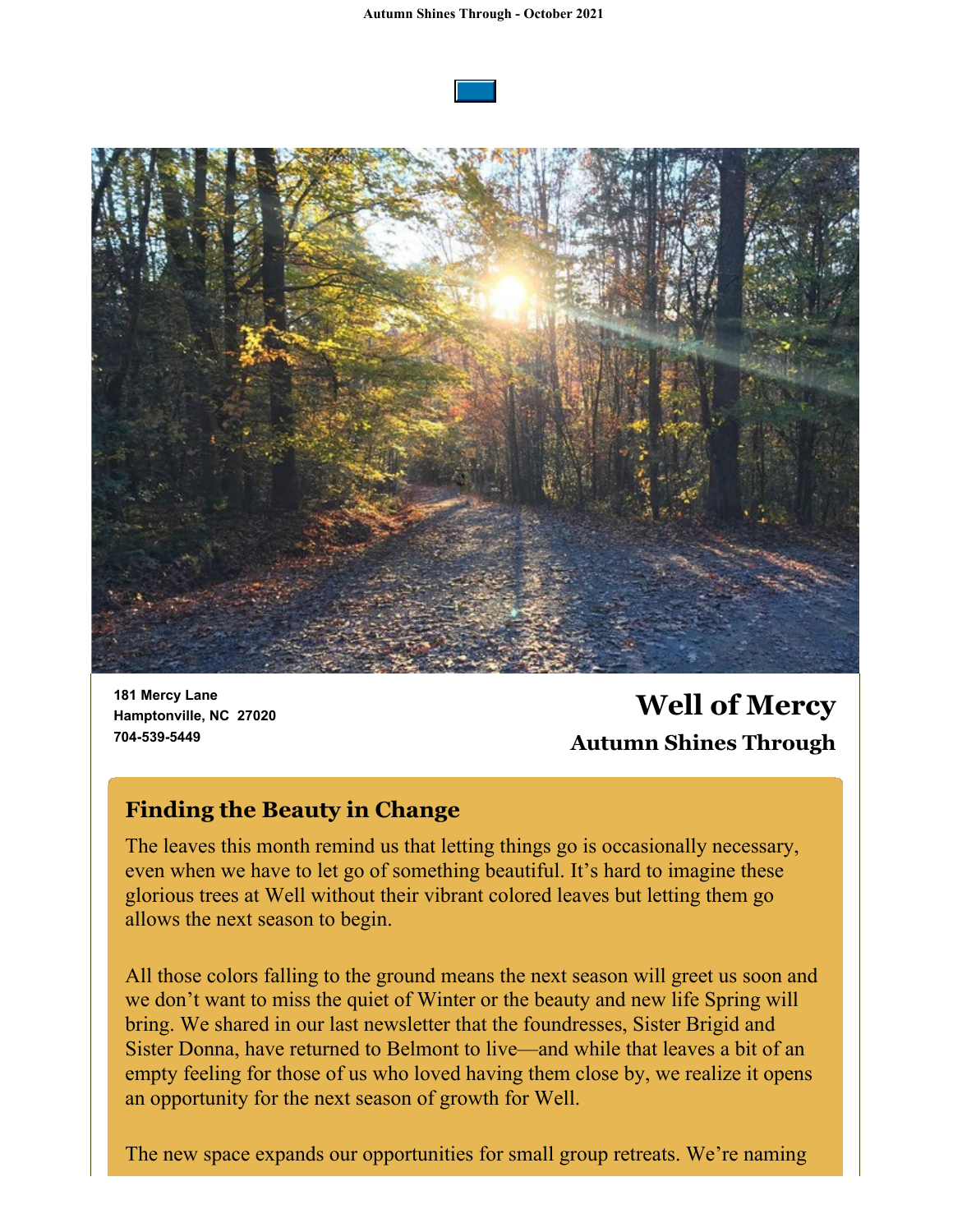this lovely, sacred home near the chapel **The Sisters House**, as we continue to honor Sister Brigid & Sister Donna's legacy. It has four bedrooms--each with a private bath and private screened porch.

Staff at Well of Mercy hosted the inaugural Directed Silent Retreat this fall at The Sisters House and had wonderful responses. As we look to 2022, we are opening the opportunity to others to host small groups in this beautiful space.

As Well enters a new season offering small group retreats; we will continue offering personal retreats for the individual but are also hearing a call to share Well of Mercy with a larger audience. The Sisters House is one way we can respond to the call; allowing us to be both good stewards of the resources available and offer the healing of Well to a broader audience.

We maintain a commitment to the sacredness of the land and the ministry, our roots of Mercy hospitality, welcoming the stranger, and holding sacred space so you can hear That Still Small Voice. If you have a small group that would love to sink into the quiet that is Well of Mercy in 2022, please let us know by completing a [request form](https://docs.google.com/forms/d/1SRviL6wZOF_9SkzyZnkYJzqKnXTHSCG_Lz44U67nCb4/edit). Limited availability.

#### **Upcoming Retreats And Workshops**

### **[Peaceful Day with Guided Hike](https://wellofmercy.networkforgood.com/events/34632-peaceful-day-with-guided-hike-at-well-of-mercy)**

Learn how connecting with, and caring for, the land can be a meditative endeavor--and how we can act in ways that contribute to a sustainable future for Earth. This workshop focuses on Well's beautiful property and our active practice of conservation.

November 10, 2021 10:30am-4:30pm

**\$55** Includes lunch 10 spaces



### **[Advent Retreat](https://wellofmercy.networkforgood.com/events/35471-advent-retreat)**

Journey with us through the season of Advent as we become aware of God's presence and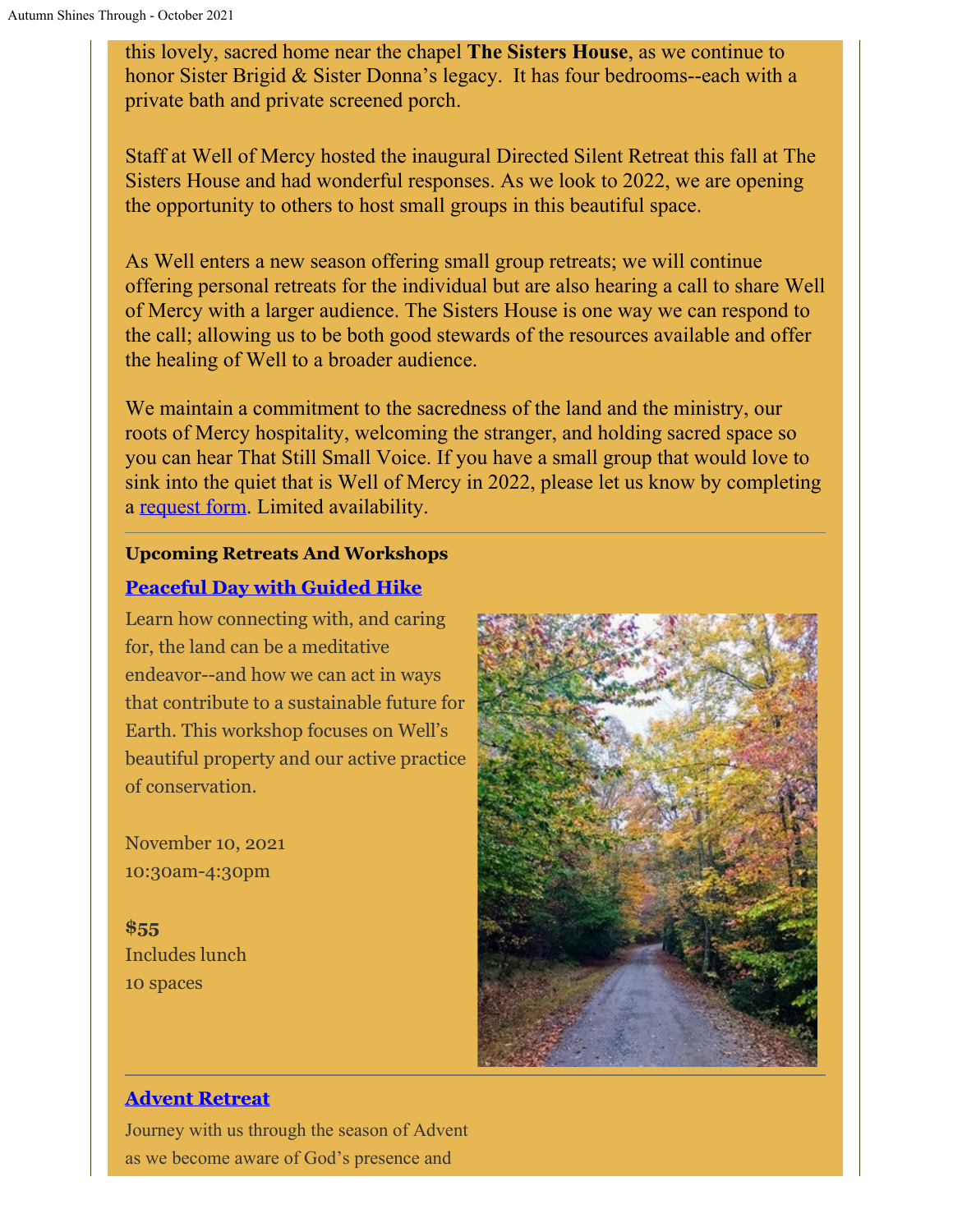the grace of waiting for that something on the horizon. Gift yourself time at Well of Mercy to be in nature and sacred space—to listen more deeply to the Spirit within and to prepare for that something on the horizon.

This retreat will weave the four themes of Advent: Hope, Love, Peace, and Joy as we prepare our hearts and minds.

December 1-3, 2021 **\$280** Includes lodging and meals 12 spaces



Check out our **full calendar** for the most current listing of workshops & retreats.

#### **Allegiance to Earth: Leave the Leaves!**

Fall is the time of year when many Americans rake and bag or burn leaves. We'd ask you to consider an alternative. Leaves make the perfect mulch, adding nitrogen to your soil. Please consider shredding and using leaves for mulch or composting.

At Well, we minimize leaf removal; only blowing leaves off to the edge of the trails and



walkways for the safety of our guests—never burning leaves—and mulching leaves on the mowed sections of the landscape.

[Check out this article for a scientist's take on leaves.](https://www.gardeningchannel.com/scientists-say-dont-rake-leaves/)

#### **Inaugural Directed Retreat**

The Inaugrual Directed Retreat in the Sisters House was a wonderful experience for an intimate group of sojourners led by Well's Spiritual Director, Jane Motsinger.

Sharing a bit of feedback from one of the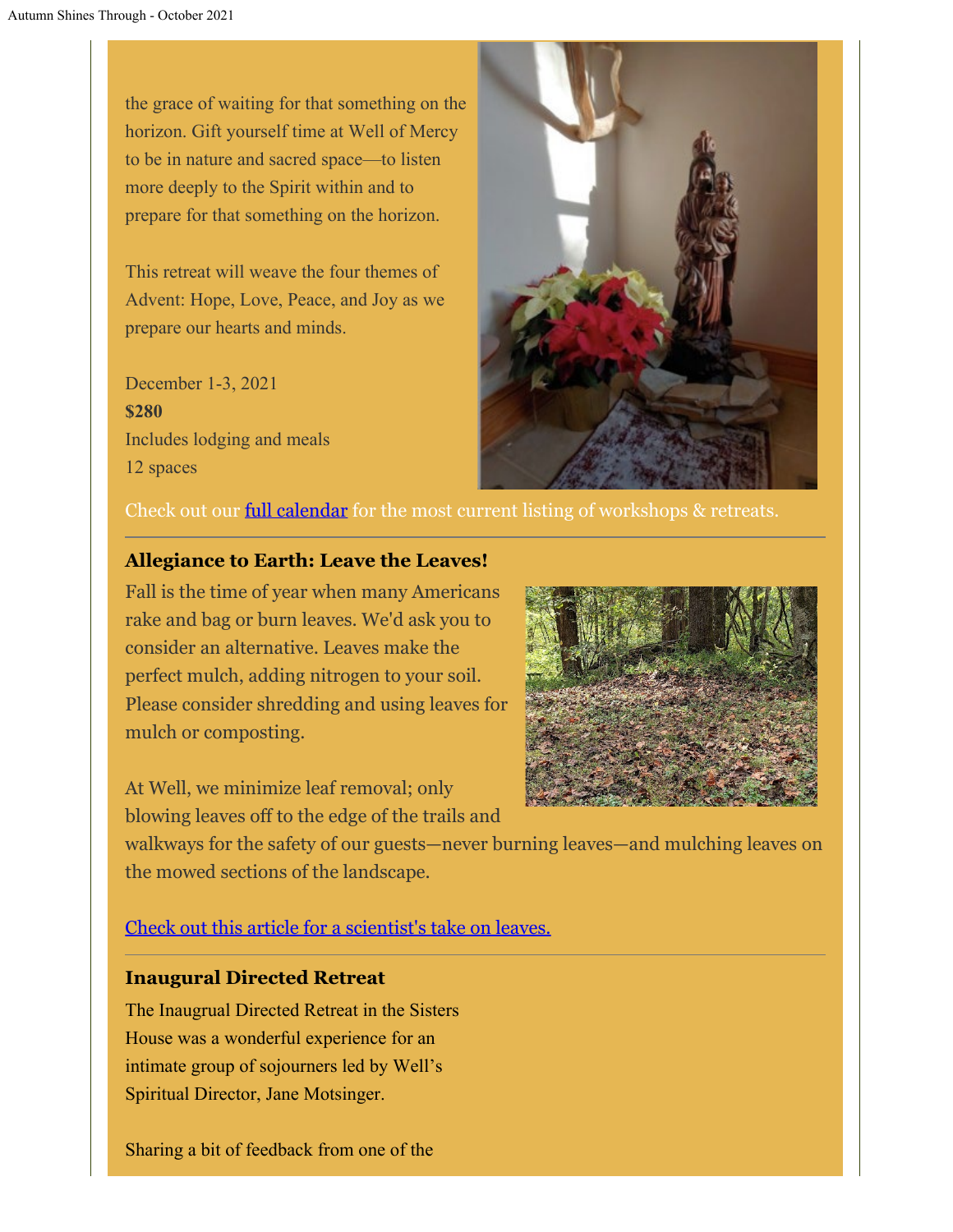guests...

Dear Jane (and all), Thank you for the most wonderful retreat. I don't know when I've been so generously surrounded with loving



care from the beautiful spaces, complete with porches and bunnies, to your soul-opening counsel ("apply the senses"), to the world's best massage and healing touch sessions and, finally, lest we forget, the DELICIOUS beautiful food. It was such a soul-energizer.

Truly Well of Mercy is a well of wonder. The limiting beliefs of my early Catholic training were transformed and opened, returning to the icons, the grotto and the sacred stillness of the prayer path. It (and your staff) resonate of the Holy. Thank you, thank you, and yet again, thank you for offering the space of silence and beauty so lovingly.

Blessings and gratitude, **Mary** 

# **Group Request Inquiry**

If you would like to inquire about hosting a small group at the Sisters House in 2022, please complete [this request form](https://docs.google.com/forms/d/1SRviL6wZOF_9SkzyZnkYJzqKnXTHSCG_Lz44U67nCb4/edit). Planning ahead is essential as we are booking a minimum of 3 - 6 months in advance.



# **Gift Shop Corner**

**The Dutch Kettle** New treats for the gift shop from our Amish neighbors!



Did you know Well of Mercy is located in close proximity to an Amish community; where there is occasionally a horse and buggy traveling down a road nearby?

The Shiloh General Store is only 15